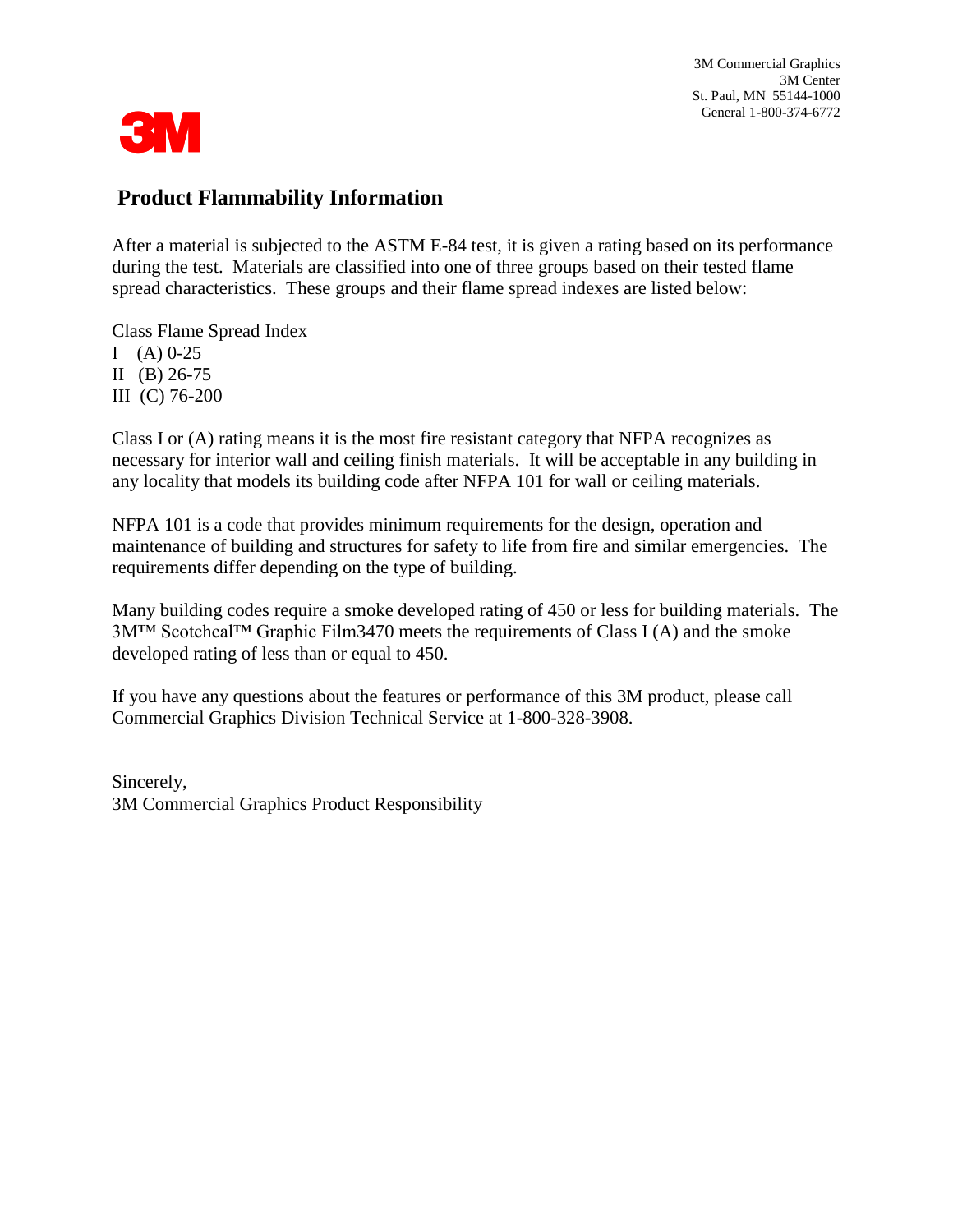## **ASTM E84-95 SURFACE BURNING CHARACTERISTICS OF BUILDING MATERIALS**

**3M™ Scotchcal™ Plus Graphic Marking Film Series 3470\*** 

Supplement to:

Report No. 15300-100598

January 4, 1999

Prepared for:

3M Company Commercial Graphics Division 3M Center 207-1W-22 St. Paul, MN 55144

\*When originally tested the client identified the materials as "3M™ Scotchcal™ Plus Series 3470 Film" but now certifies that the materials are being marketed under the above name.



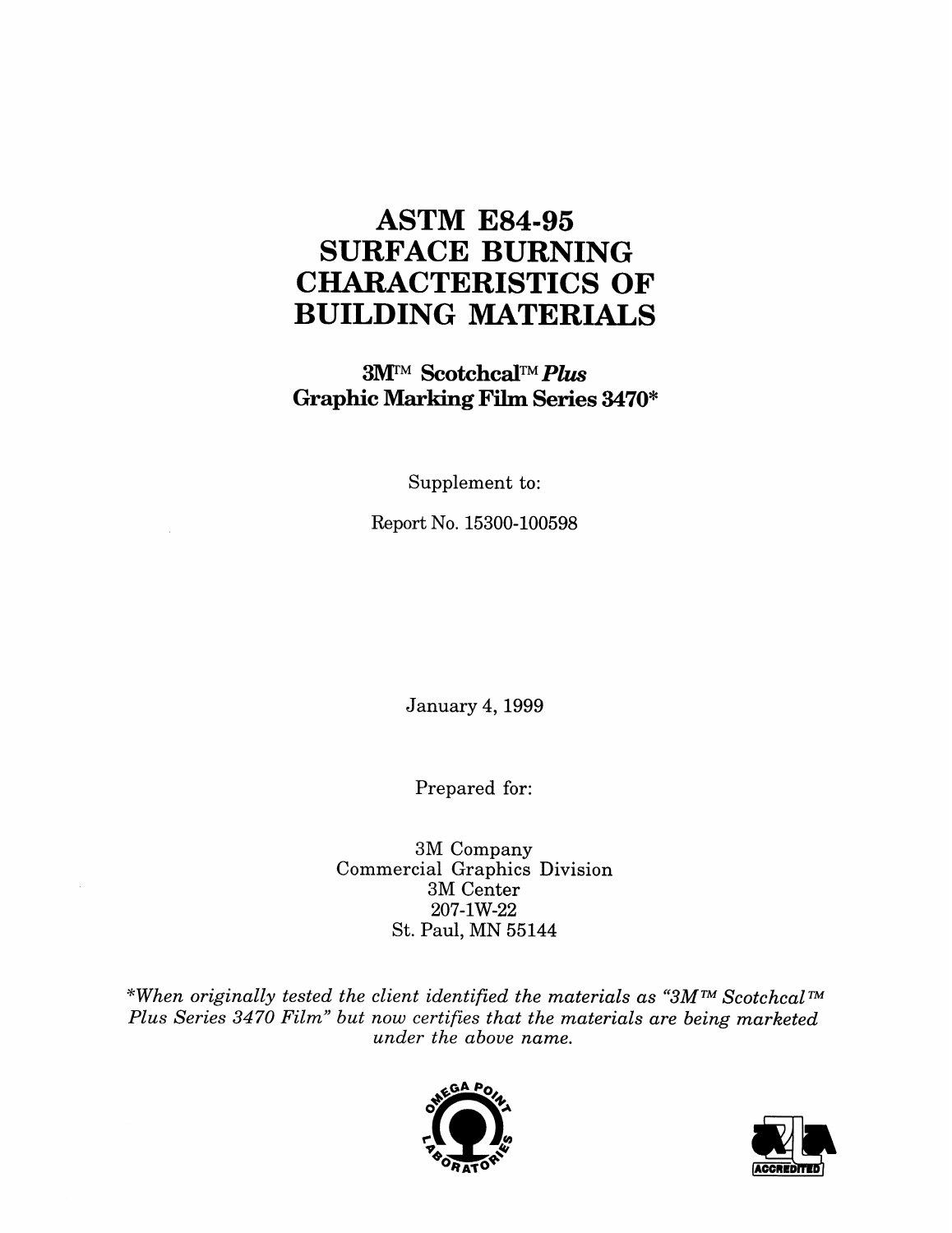#### **ABSTRACT**

| Test Material: | 3M <sup>™</sup> Scotchcal™ Plus Graphic Marking Film Series 3470<br>and originally identified as 3M™ Scotchcal™ Plus Series 3470<br>Film                      |  |  |  |
|----------------|---------------------------------------------------------------------------------------------------------------------------------------------------------------|--|--|--|
| Test Standard: | <b>ASTM E 84-95 Standard Test Method for SURFACE</b><br><b>BURNING CHARACTERISTICS OF BUILDING</b><br><b>MATERIALS (ANSI 2.5, NFPA 255, UBC 42-1, UL 723)</b> |  |  |  |
| Test Date:     | <b>October 10, 1996</b>                                                                                                                                       |  |  |  |
| Test Sponsor:  | <b>3M Commercial Graphics Division</b>                                                                                                                        |  |  |  |
| Test Results:  | <b>FLAME SPREAD INDEX</b><br>5<br>≕<br><b>SMOKE DEVELOPED INDEX</b><br>5                                                                                      |  |  |  |

This report is for the exclusive use of the client named herein. Omega Point Laboratories, Inc. authorizes the client to reproduce this report only if reproduced in its entirety. The test specimen identification is as provided by the client and Omega Point Laboratories, Inc. accepts no responsibility for any inaccuracies therein. The description of the test procedure, as well as the observations and results obtained, contained herein are true and accurate within the limits of sound engineering practice. These results are valid only for the specimens tested and may not represent the performance of other specimens from the same or other production lots. This report does not imply certification of the product by Omega Point Laboratories, Inc. Any use of the Omega Point Laboratories name, any abbreviation thereof or any logo, mark, or symbol therefor, for advertising material must be approved in writing in advance by Omega Point Laboratories, Inc. The client must have entered into and be actively participating in a Listing & Follow-up Service program. Products must bear labels with the Omega Point Laboratories Certification Mark to demonstrate acceptance by Omega Point Laboratories, Inc. into the Listing program.

at L Sdo

Ernst L. Schmidt Manager, Small Scale Testing

Reviewed and approved by:

William E. Fitch, P.E. No. 55296 **Executive Vice President** 

Date:

Date:  $\frac{1}{5}$ /99

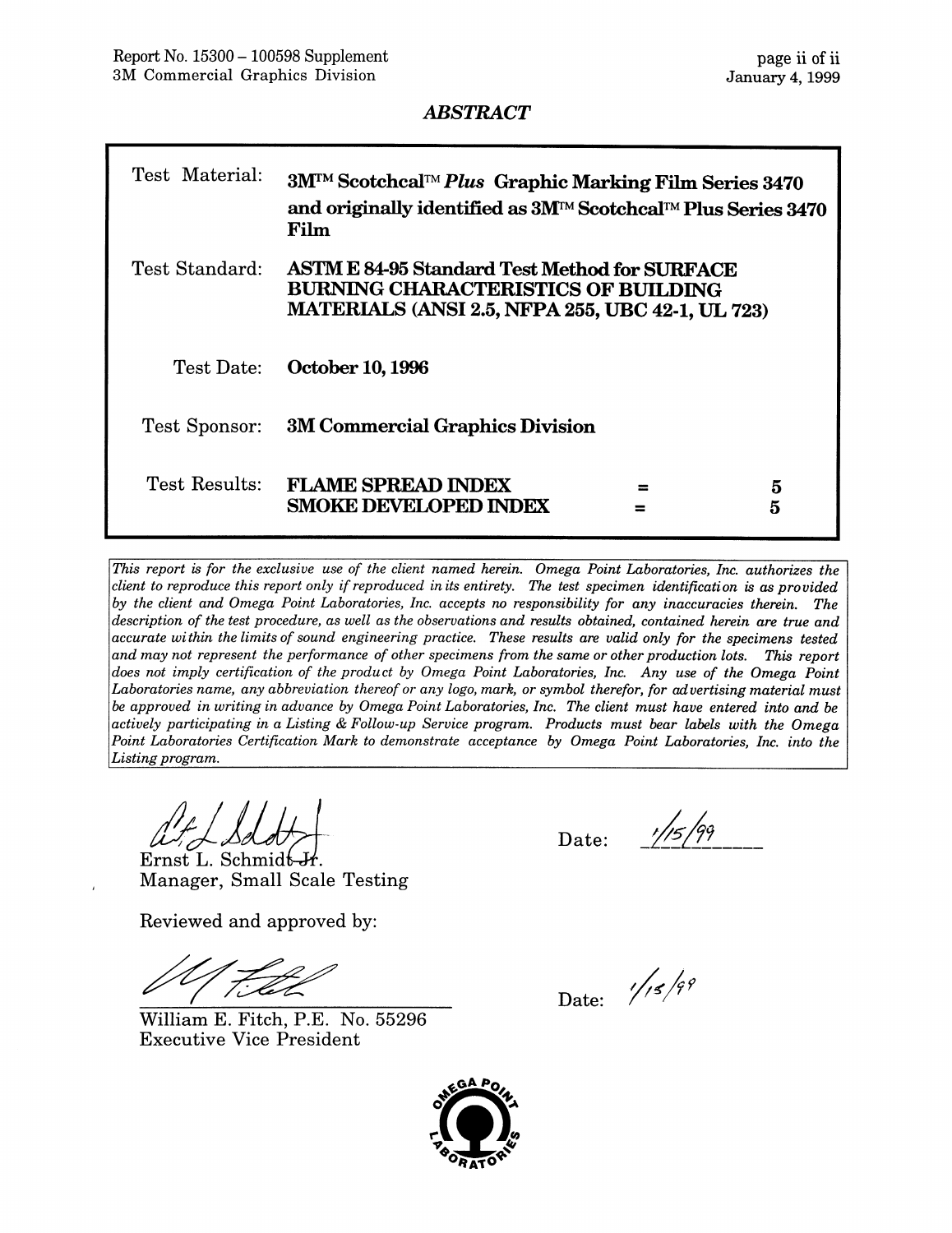#### I. **INTRODUCTION**

This report describes the results of the ASTM E84-95 Standard Test Method for SURFACE BURNING CHARACTERISTICS OF BUILDING MATERIALS<sup>1</sup>, a method for determining the comparative surface burning behavior of building materials. This test is applicable to exposed surfaces, such as ceilings or walls. provided that the material or assembly of materials, by its own structural quality or the manner in which it is tested and intended for use, is capable of supporting itself in position or being supported during the test period.

The purpose of the method is to determine the relative burning behavior of the material by observing the flame spread along the specimen. Flame spread and smoke density developed are reported, however, there is not necessarily a relationship between these two measurements.

"The use of supporting materials on the underside of the test specimen may lower the flame spread index from that which might be obtained if the specimen could be tested without such support... This method may not be appropriate for obtaining comparative surface burning behavior of some cellular plastic materials... Testing of materials that melt, drip, or delaminate to such a degree that the continuity of the flame front is destroyed, results in low flame spread indices that do not relate directly to indices obtained by testing materials that remain in place."

This test method is also published under the following designations:

This standard should be used to measure and describe the properties of materials, products, or assemblies in response to heat and flame under controlled laboratory conditions and should not be used to describe or appraise the fire hazard or fire risk of materials, products, or assemblies under actual fire conditions. However, results of this test may be used as elements of a fire risk assessment which takes into account all of the factors which are pertinent to an assessment of the fire hazard of a particular end use.

 $\mathbf{1}$ American Society for Testing and Materials (ASTM), Committee E-5 on Fire Standards.



**ANSI 2.5 NFPA 255 UBC 42-1 UL 723**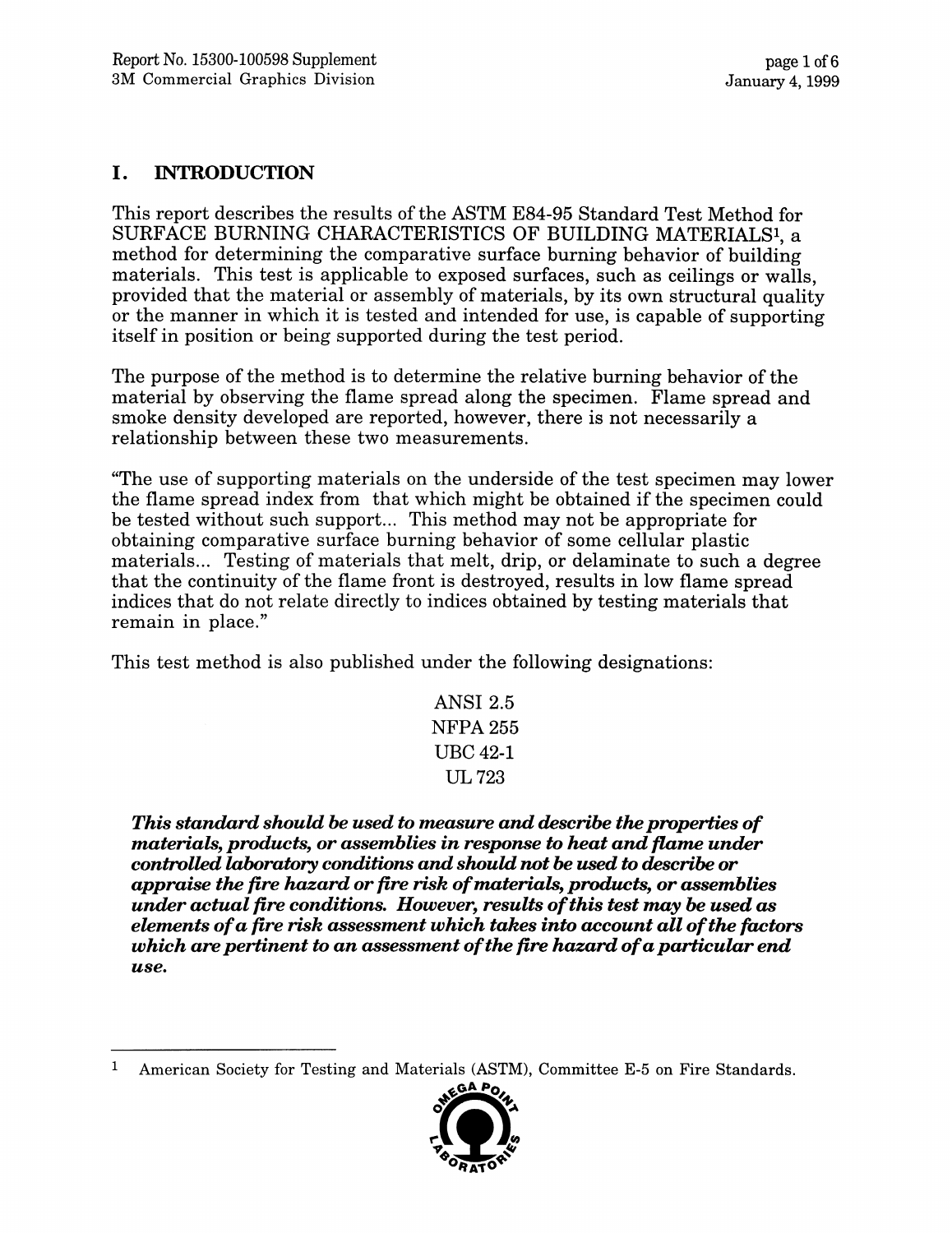#### **II. PURPOSE**

The ASTM E84-95 (25 foot tunnel) test method is intended to compare the surface flame spread and smoke developed measurements to those obtained from tests of mineral fiber cement board and select grade red oak flooring. The test specimen surface (18 inches wide and 24 feet long) is exposed to a flaming fire exposure during the 10 minute test duration, while flame spread over its surface and density of the resulting smoke are measured and recorded. Test results are presented as the computed comparisons to the standard calibration materials.

The furnace is considered under calibration when a 10 minute test of red oak decking will pass flame out the end of the tunnel in five minutes, 30 seconds, plus or minus 15 seconds. Mineral fiber cement board forms the zero point, while the red oak flooring flame spread and smoke developed ratings are set as 100.

#### **III. DESCRIPTION OF TEST SPECIMENS**

| Specimen Identification:                            | $3M^{TM}$ Scotchcal <sup>TM</sup> Plus Graphic<br>Marking Film Series 3470 |  |  |  |  |
|-----------------------------------------------------|----------------------------------------------------------------------------|--|--|--|--|
| Date Received:                                      | 10/07/96                                                                   |  |  |  |  |
| Date Prepared:                                      | October 7, 1996                                                            |  |  |  |  |
| Conditioning $(73^{\circ}F \& 50\% \text{ r.h.})$ : | 3 days                                                                     |  |  |  |  |
| Specimen Width (in):                                | 24                                                                         |  |  |  |  |
| Specimen Length (ft):                               | 24                                                                         |  |  |  |  |
| Specimen Thickness:                                 | $0.05$ in                                                                  |  |  |  |  |
| Material Weight:                                    | $N/A$ oz./sq. yd.                                                          |  |  |  |  |
| Total Specimen Weight:                              | 115.66                                                                     |  |  |  |  |
| Adhesive or coating application rate:               | N/A                                                                        |  |  |  |  |

#### **Mounting Method:**

The specimen was self-adhered to GRC board and placed directly on the tunnel ledges.

#### **Specimen Description:**

This test specimen is described by the client as  $3M^{TM}$  Scotchcal<sup>TM</sup> Plus Graphic Marking Film Series 3470 – an opaque 4 mil vinyl film with a pressure sensitive adhesive.

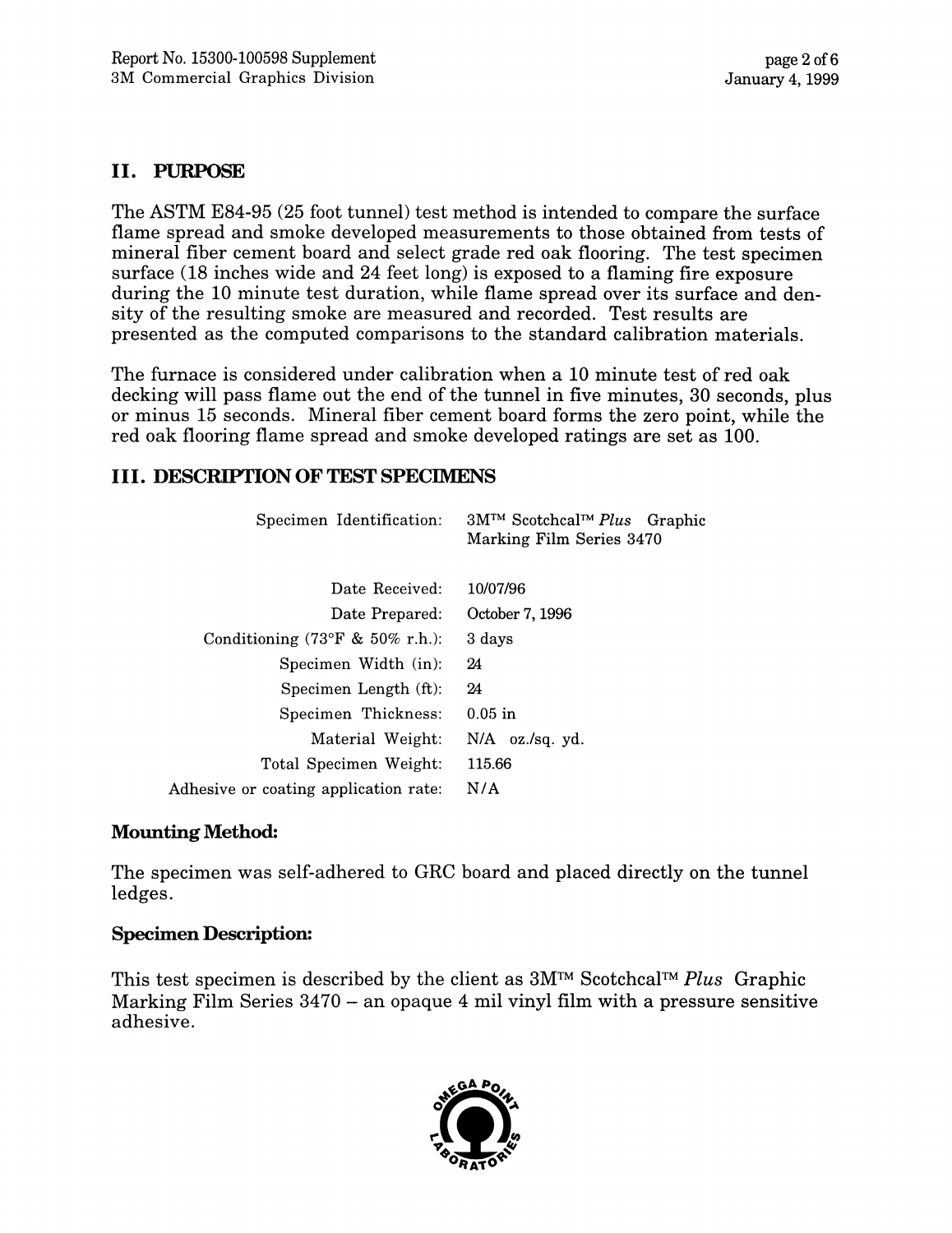#### IV. TEST RESULTS & OBSERVATIONS

The test results, computed on the basis of observed flame front advance and electronic smoke density measurements are presented in the following table. In recognition of possible variations and limitations of the test method, the results are computed to the nearest number divisible by five, as outlined in the test method.

While no longer a part of this standard test method, the Fuel Contributed Value has been computed, and may be found on the computer printout sheet in the Appendix.

| <b>Test Specimen</b>                                                              | <b>Flame Spread</b><br><b>Index</b> | <b>Smoke Developed</b><br><b>Index</b> |
|-----------------------------------------------------------------------------------|-------------------------------------|----------------------------------------|
| Mineral Fiber Cement Board                                                        |                                     |                                        |
| Red Oak Flooring                                                                  | n/a                                 | 100                                    |
| $3M^{TM}$ Scotchcal <sup>TM</sup> Plus Graphic Marking<br><b>Film Series 3470</b> | 5                                   | 5                                      |

The data sheets are included in Appendix A. These sheets are actual print-outs of the computerized data system which monitors the ASTM E84 apparatus, and contain all calibration and specimen data needed to calculate the test results.

#### V. OBSERVATIONS

During the test, the specimen was observed to behave in the following manner: Blisters forming at 0:07 (min:sec), discoloration at 1:55, spotty ignition at 2:20, ignition at 2:36, flaming droplets falling at 2:50.

After the test, the specimen was observed to be damaged as follows:

Blistered to 24 ft. charred/consumed to 10 ft., consumed to 5 ft.

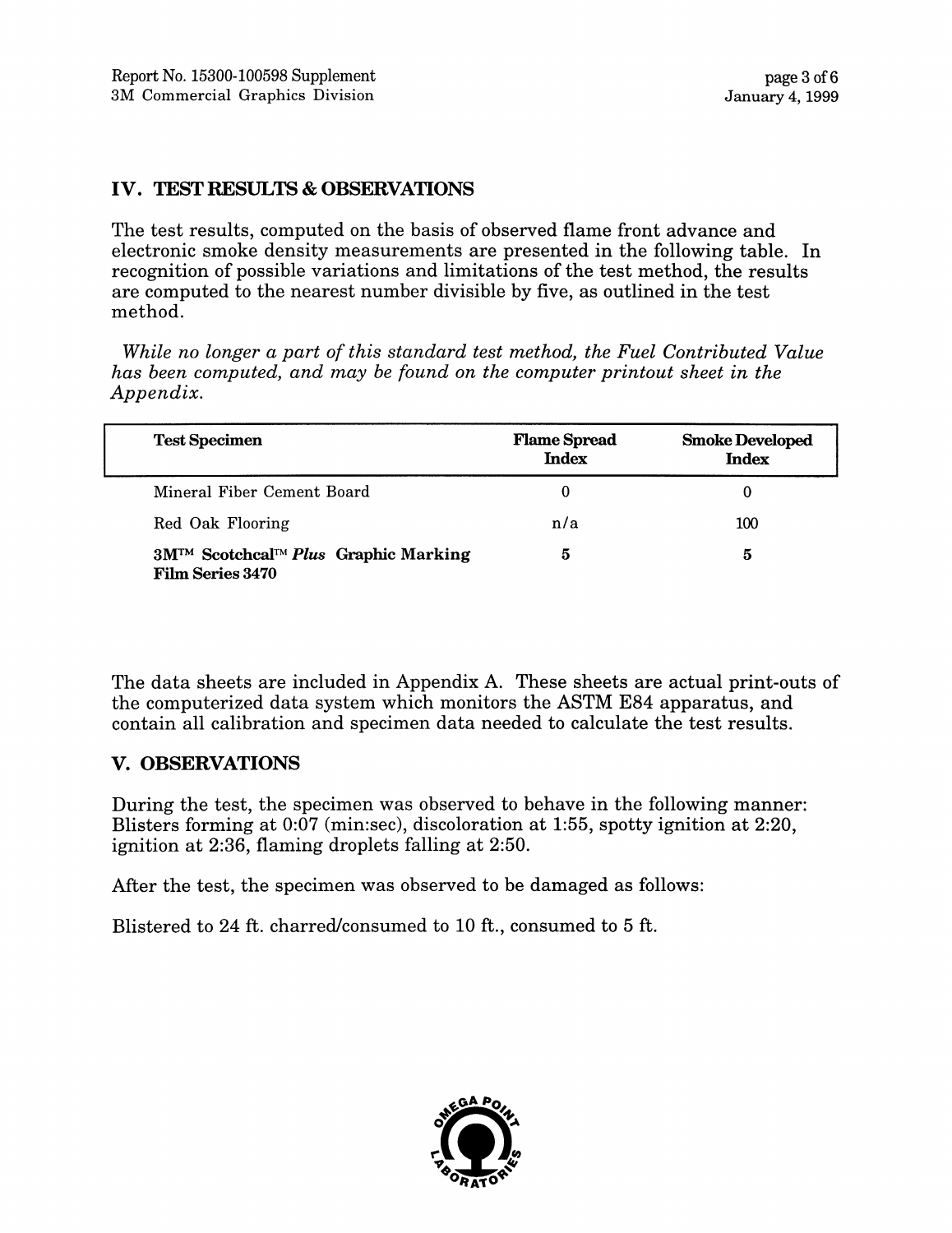# **APPENDIX**

**ASTM E84** 

**DATA SHEETS** 

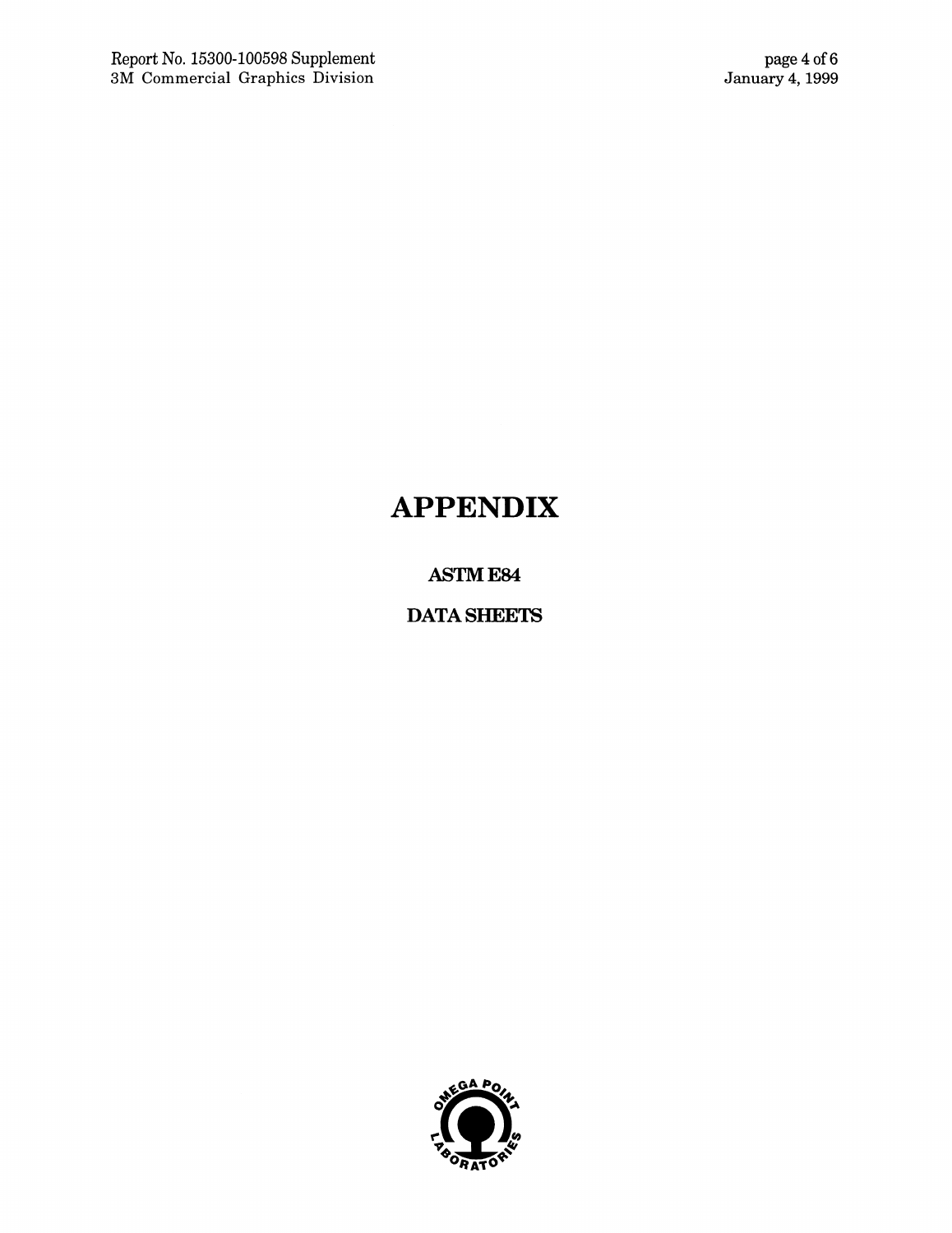